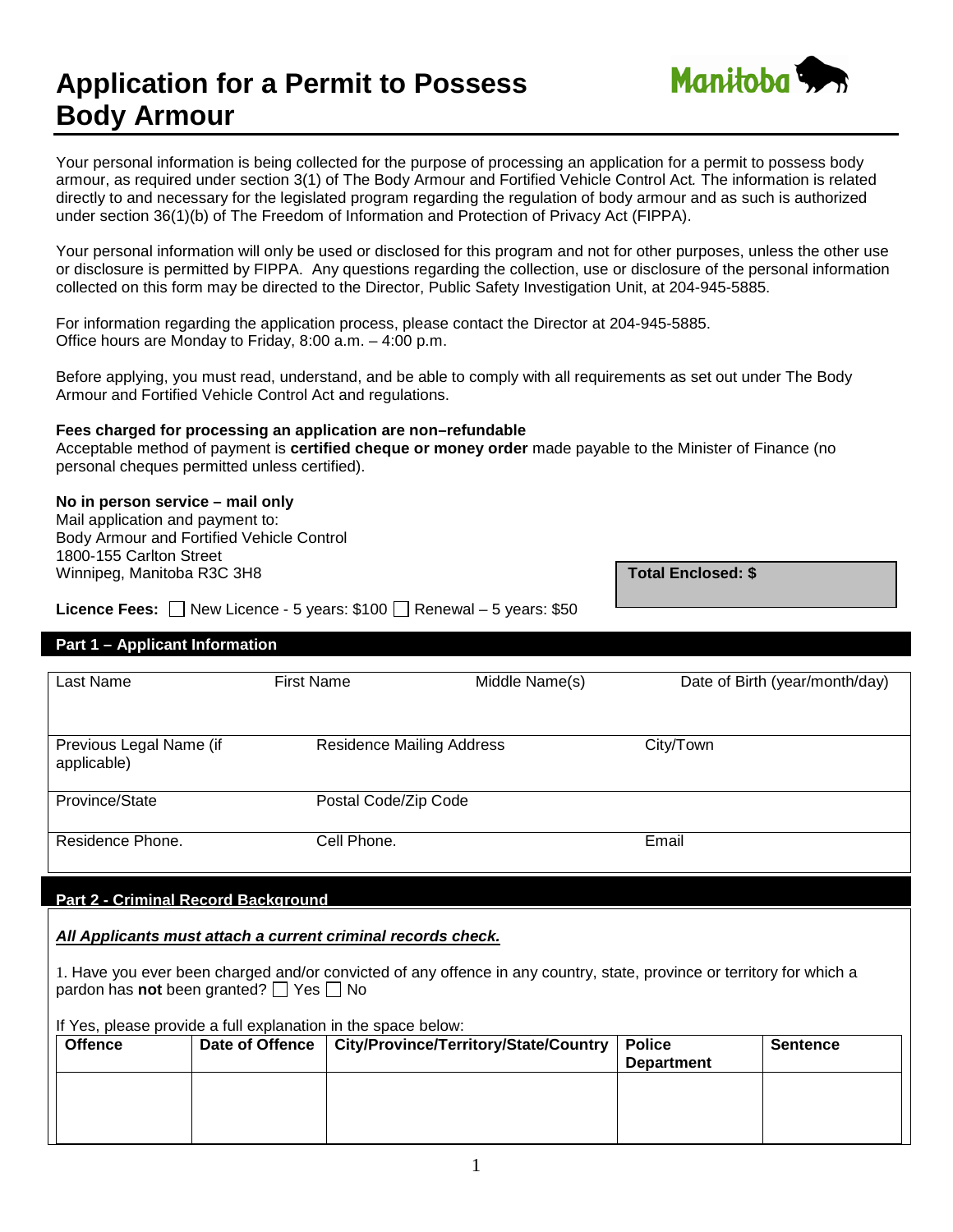| You are not required to include pardoned convictions, speeding or parking violations or findings of guilt under<br>The Director may ask the applicant to supply further information about his or her criminal record to obtain more<br>Part 3 - Details<br><b>Outdoor Recreation</b><br><b>Personal Protection</b><br>Other (description):<br>⊔<br>City/Town:<br>Province: Province: Postal Code: Phone (2004)<br>Provide rationale for wearing/possessing body armour. |                                                                                                          |  |
|-------------------------------------------------------------------------------------------------------------------------------------------------------------------------------------------------------------------------------------------------------------------------------------------------------------------------------------------------------------------------------------------------------------------------------------------------------------------------|----------------------------------------------------------------------------------------------------------|--|
|                                                                                                                                                                                                                                                                                                                                                                                                                                                                         | The Youth Criminal Justice Act (Canada).                                                                 |  |
|                                                                                                                                                                                                                                                                                                                                                                                                                                                                         | details on the information provided.                                                                     |  |
|                                                                                                                                                                                                                                                                                                                                                                                                                                                                         |                                                                                                          |  |
|                                                                                                                                                                                                                                                                                                                                                                                                                                                                         |                                                                                                          |  |
|                                                                                                                                                                                                                                                                                                                                                                                                                                                                         | I require a body armour permit to wear or possess body armour for the purposes of:                       |  |
|                                                                                                                                                                                                                                                                                                                                                                                                                                                                         | $\Box$                                                                                                   |  |
|                                                                                                                                                                                                                                                                                                                                                                                                                                                                         | My Employment: if for employment purposes, provide the following information on your employment:         |  |
|                                                                                                                                                                                                                                                                                                                                                                                                                                                                         |                                                                                                          |  |
|                                                                                                                                                                                                                                                                                                                                                                                                                                                                         | <b>Address: Street Address</b>                                                                           |  |
|                                                                                                                                                                                                                                                                                                                                                                                                                                                                         |                                                                                                          |  |
|                                                                                                                                                                                                                                                                                                                                                                                                                                                                         |                                                                                                          |  |
|                                                                                                                                                                                                                                                                                                                                                                                                                                                                         |                                                                                                          |  |
|                                                                                                                                                                                                                                                                                                                                                                                                                                                                         |                                                                                                          |  |
|                                                                                                                                                                                                                                                                                                                                                                                                                                                                         | The information you provide will assist the Director in the approval process of your body armour permit. |  |
|                                                                                                                                                                                                                                                                                                                                                                                                                                                                         |                                                                                                          |  |
|                                                                                                                                                                                                                                                                                                                                                                                                                                                                         |                                                                                                          |  |
|                                                                                                                                                                                                                                                                                                                                                                                                                                                                         |                                                                                                          |  |
|                                                                                                                                                                                                                                                                                                                                                                                                                                                                         |                                                                                                          |  |
|                                                                                                                                                                                                                                                                                                                                                                                                                                                                         |                                                                                                          |  |
|                                                                                                                                                                                                                                                                                                                                                                                                                                                                         |                                                                                                          |  |
|                                                                                                                                                                                                                                                                                                                                                                                                                                                                         |                                                                                                          |  |
|                                                                                                                                                                                                                                                                                                                                                                                                                                                                         |                                                                                                          |  |
|                                                                                                                                                                                                                                                                                                                                                                                                                                                                         |                                                                                                          |  |
|                                                                                                                                                                                                                                                                                                                                                                                                                                                                         |                                                                                                          |  |
|                                                                                                                                                                                                                                                                                                                                                                                                                                                                         |                                                                                                          |  |
|                                                                                                                                                                                                                                                                                                                                                                                                                                                                         |                                                                                                          |  |
|                                                                                                                                                                                                                                                                                                                                                                                                                                                                         |                                                                                                          |  |
|                                                                                                                                                                                                                                                                                                                                                                                                                                                                         |                                                                                                          |  |

Г